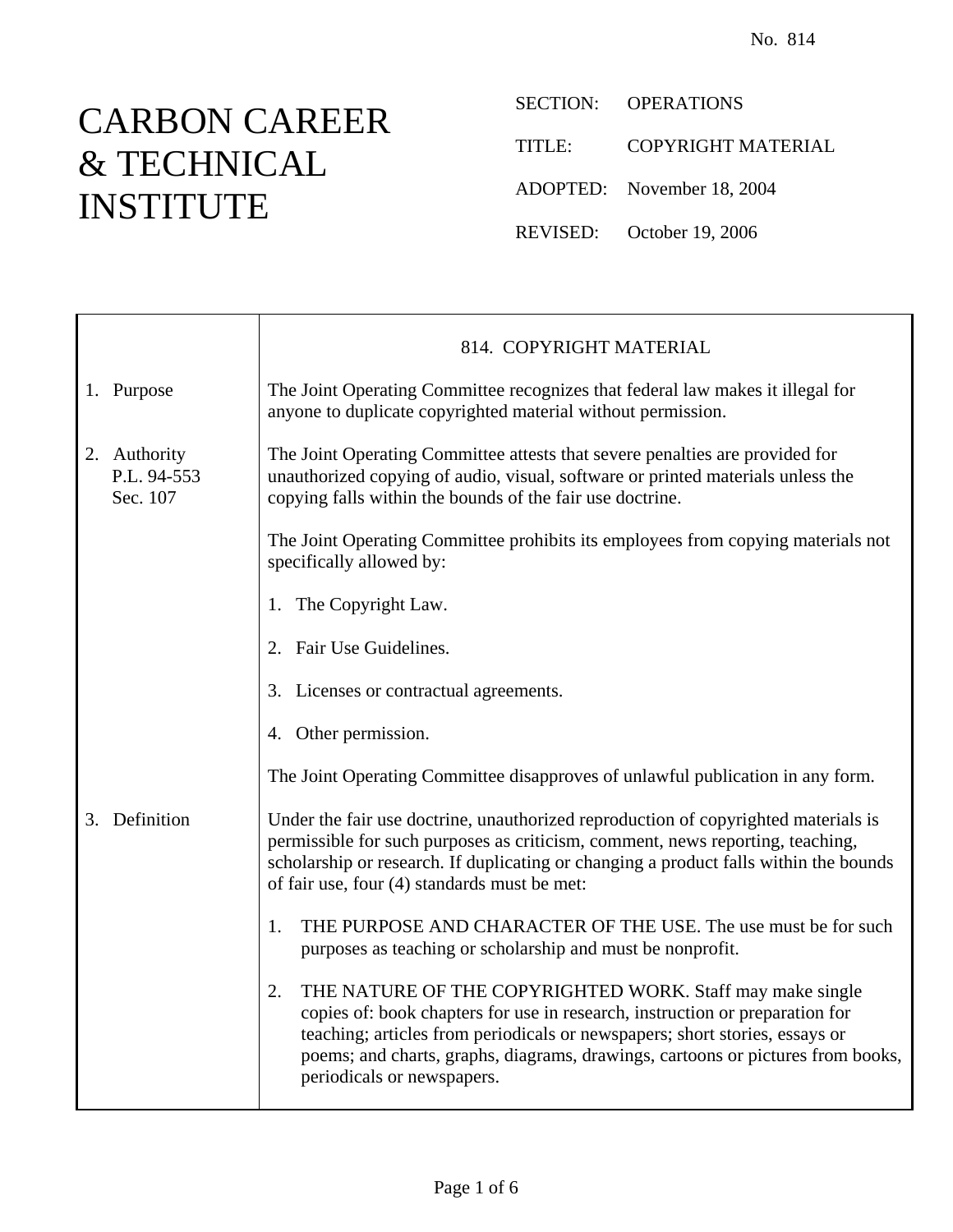|    |                                 | THE AMOUNT AND SUBSTANTIALITY OF THE PORTION USED.<br>3.<br>Copying the whole of a work cannot be considered fair use; copying a small<br>portion may be if stated guidelines are followed.<br>THE EFFECT OF THE USE UPON THE POTENTIAL MARKET FOR OR<br>4.<br>VALUE OF THE COPYRIGHTED WORK. If resulting economic loss to the<br>copyright holder can be shown, making even a single copy of certain materials<br>may be an infringement; and making multiple copies presents the danger of<br>greater penalties. |
|----|---------------------------------|---------------------------------------------------------------------------------------------------------------------------------------------------------------------------------------------------------------------------------------------------------------------------------------------------------------------------------------------------------------------------------------------------------------------------------------------------------------------------------------------------------------------|
| 4. | Delegation of<br>Responsibility | The Administrative Director shall establish practices which will enforce this policy.<br>The Administrative Director shall be authorized to sign copyright agreements, to<br>sign license agreements for software, and to maintain a file of all authorizations<br>regarding the use of copyrighted material by employees.<br>Staff may make copies of copyrighted school materials that fall within stated<br>guidelines. Where there is reason to believe the material to be copied does not fall                 |
| 5. | Guidelines                      | within guidelines, prior permission shall be obtained from the principal. Staff<br>members who fail to follow this policy may be held personally liable for copyright<br>infringement.<br><b>Permitted Copies</b>                                                                                                                                                                                                                                                                                                   |
|    |                                 | Multiple copies, not exceeding more than one (1) per student, may be made for<br>classroom use or discussion if the copying meets the tests of brevity, spontaneity and<br>cumulative effect. Each copy must include a notice of copyright.<br>A library or archive may reproduce one (1) copy or recording of a copyrighted work                                                                                                                                                                                   |
|    |                                 | and distribute it if:<br>Reproduction or distribution is made without any purpose of direct or indirect<br>1.<br>commercial advantage.                                                                                                                                                                                                                                                                                                                                                                              |
|    |                                 | Collection of the library or archives is open to the public or is available not only<br>2.<br>to researchers affiliated with the library or archives or with the institution of<br>which it is a part, but also to other persons doing research in a specialized field.<br>Reproduction or distribution of a work includes a notice of copyright.<br>3.                                                                                                                                                             |
|    |                                 | Copies of materials for face-to-face teaching activities involving performances or<br>displays made by students or instructors, religious services, live performances<br>without commercial advantage, and the use of instructional broadcasts are permitted.                                                                                                                                                                                                                                                       |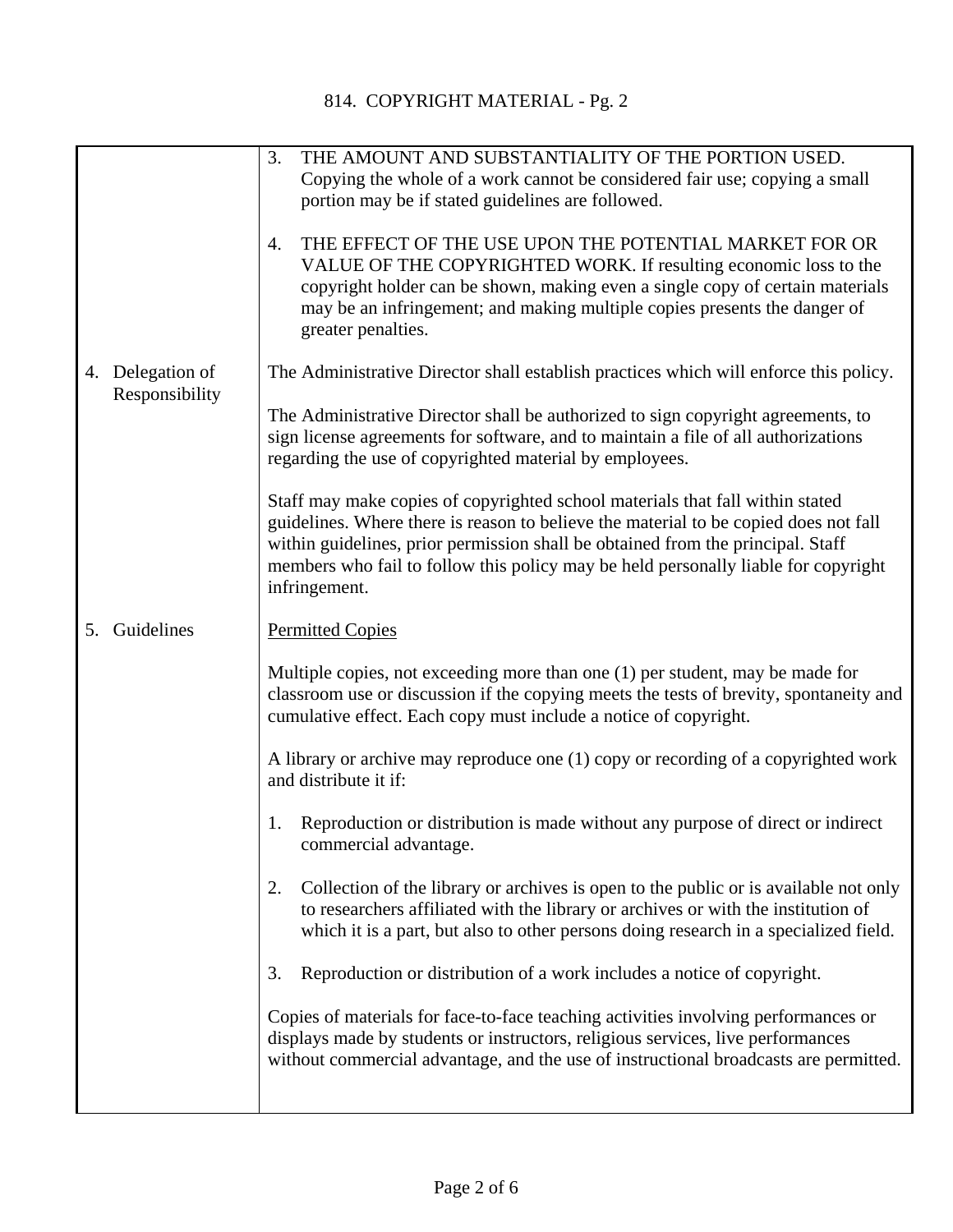| <b>Prohibited Copies</b>                                                                                                                                                                                                                                                                                                                                                                                                                                                                                                                          |
|---------------------------------------------------------------------------------------------------------------------------------------------------------------------------------------------------------------------------------------------------------------------------------------------------------------------------------------------------------------------------------------------------------------------------------------------------------------------------------------------------------------------------------------------------|
| The law prohibits using copies to replace or substitute for anthologies, consumable<br>works or compilations or collective works. Consumable works include: workbooks,<br>exercises, standardized tests, test booklets and answer sheets. Teachers cannot<br>substitute copies for the purchase of books, publishers' reprints or periodicals; nor<br>can they repeatedly copy the same item from term to term. Copying cannot be<br>directed by a higher authority; and students cannot be charged more than the actual<br>cost of photocopying. |
| The schools must be licensed to play copyrighted music where the performer is paid<br>or admission is charged, even if the admission is used to cover refreshment costs.                                                                                                                                                                                                                                                                                                                                                                          |
| Juke boxes must be licensed, and a certificate of license must be displayed on each<br>machine.                                                                                                                                                                                                                                                                                                                                                                                                                                                   |
| <b>Off-Air Recordings</b>                                                                                                                                                                                                                                                                                                                                                                                                                                                                                                                         |
| Broadcast programs may be recorded off-air simultaneously with broadcast<br>transmission and retained by the school for a period not to exceed forty-five (45)<br>consecutive calendar days after the date of recording. After this period of time, all<br>recordings must be erased or destroyed immediately.                                                                                                                                                                                                                                    |
| Program recordings may be used once by individual teachers in the course of<br>relevant teaching activities, and repeated once only when instructional reinforcement<br>is necessary, during the first ten $(10)$ consecutive school days in the forty-five $(45)$<br>calendar day retention period.                                                                                                                                                                                                                                              |
| After the first ten (10) consecutive school days, off-air recordings may be used up to<br>the end of the forty-five (45) calendar day retention period only for evaluation<br>purposes by the teacher.                                                                                                                                                                                                                                                                                                                                            |
| Off-air recordings may be made only at the request of and use by individual teachers<br>and may not be regularly recorded in anticipation of requests. No broadcast program<br>may be recorded off-air more than once at the request of the same teacher, regardless<br>of the number of times the program may be broadcast.                                                                                                                                                                                                                      |
| Off-air recordings need not be used in their entirety; but they may not be altered<br>from their original content and may not be physically or electronically combined or<br>merged to constitute teaching anthologies or compilations. Such recording must<br>include the copyright notice on the broadcast program as recorded.                                                                                                                                                                                                                 |
|                                                                                                                                                                                                                                                                                                                                                                                                                                                                                                                                                   |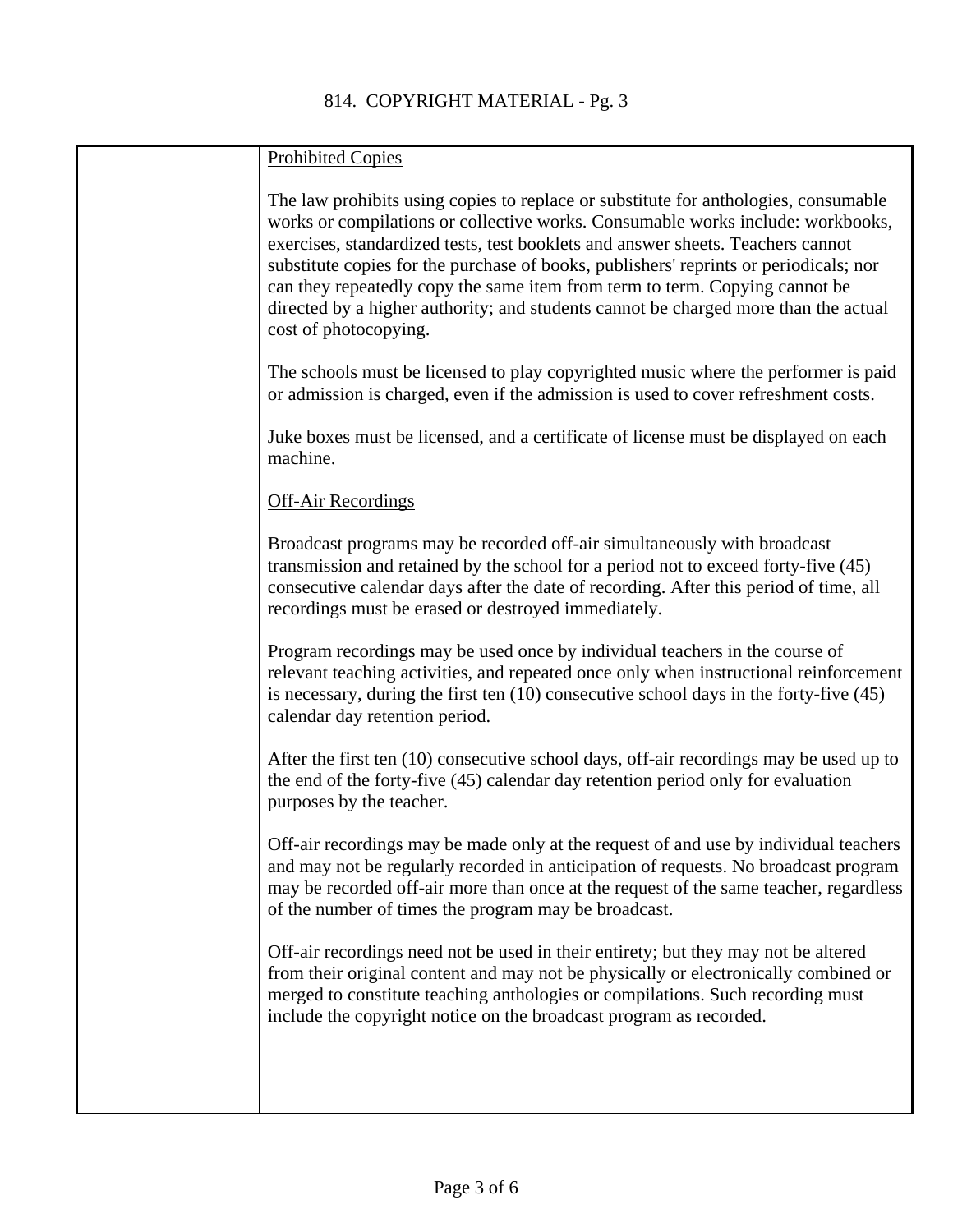| Videotapes/Optical Discs/Distance Learning/Audio-Visual Delivery Devices                                                                                                                                                                                                                                                                                                                                     |
|--------------------------------------------------------------------------------------------------------------------------------------------------------------------------------------------------------------------------------------------------------------------------------------------------------------------------------------------------------------------------------------------------------------|
| A library, archive, or media center may reproduce one (1) copy of a recording of a<br>copyrighted work and distribute it in accordance with provisions of law. Recorded<br>copies of copyrighted programs owned by a staff member or another person or a<br>copy of a rental program are considered illegally made and may not be used for<br>instructional purposes unless its use meets the fair-use test. |
| Rental videocassettes, laser discs and other optical media with the "home use only"<br>warning label may not be used in a classroom, school assembly, or club unless<br>specifically covered in the rental agreement.                                                                                                                                                                                        |
| Multimedia use of copyrighted material falls under the guidelines of the medium<br>being used (e.g. computer, video, audio).                                                                                                                                                                                                                                                                                 |
| Distance learning is subject to copyright guidelines if copyrighted material is copied<br>or recorded during a transmitted lesson.                                                                                                                                                                                                                                                                           |
| Closed-circuit distribution of a copyrighted work to classrooms in a school or<br>campus is legal, as long as the transmission is used for instructional activity and not<br>entertainment.                                                                                                                                                                                                                  |
| Off-air taping of broadcast programs is permitted to educational institutions for<br>programs broadcast to the general public. Pay cable TV services and satellite<br>broadcasts available at an extra charge are not allowed without permission from the<br>copyright owner.                                                                                                                                |
| Certain restrictions for taping off-air broadcasts apply:                                                                                                                                                                                                                                                                                                                                                    |
| A recorded program can be used only twice within the first ten (10) school days<br>1.<br>following the broadcast; the second time is only for reinforcement purposes.                                                                                                                                                                                                                                        |
| 2.<br>After using the recorded broadcast as stated above, the recorded program can be<br>used by teachers only for evaluation purposes and must be erased at the end of<br>forty-five (45) calendar days following the broadcast.                                                                                                                                                                            |
| No program may be taped a second time by/for a given teacher, even if<br>3.<br>rebroadcasted.                                                                                                                                                                                                                                                                                                                |
| Satellite reception of programming is subject to the same guidelines as off-<br>air<br>4.<br>broadcasts.                                                                                                                                                                                                                                                                                                     |
|                                                                                                                                                                                                                                                                                                                                                                                                              |
|                                                                                                                                                                                                                                                                                                                                                                                                              |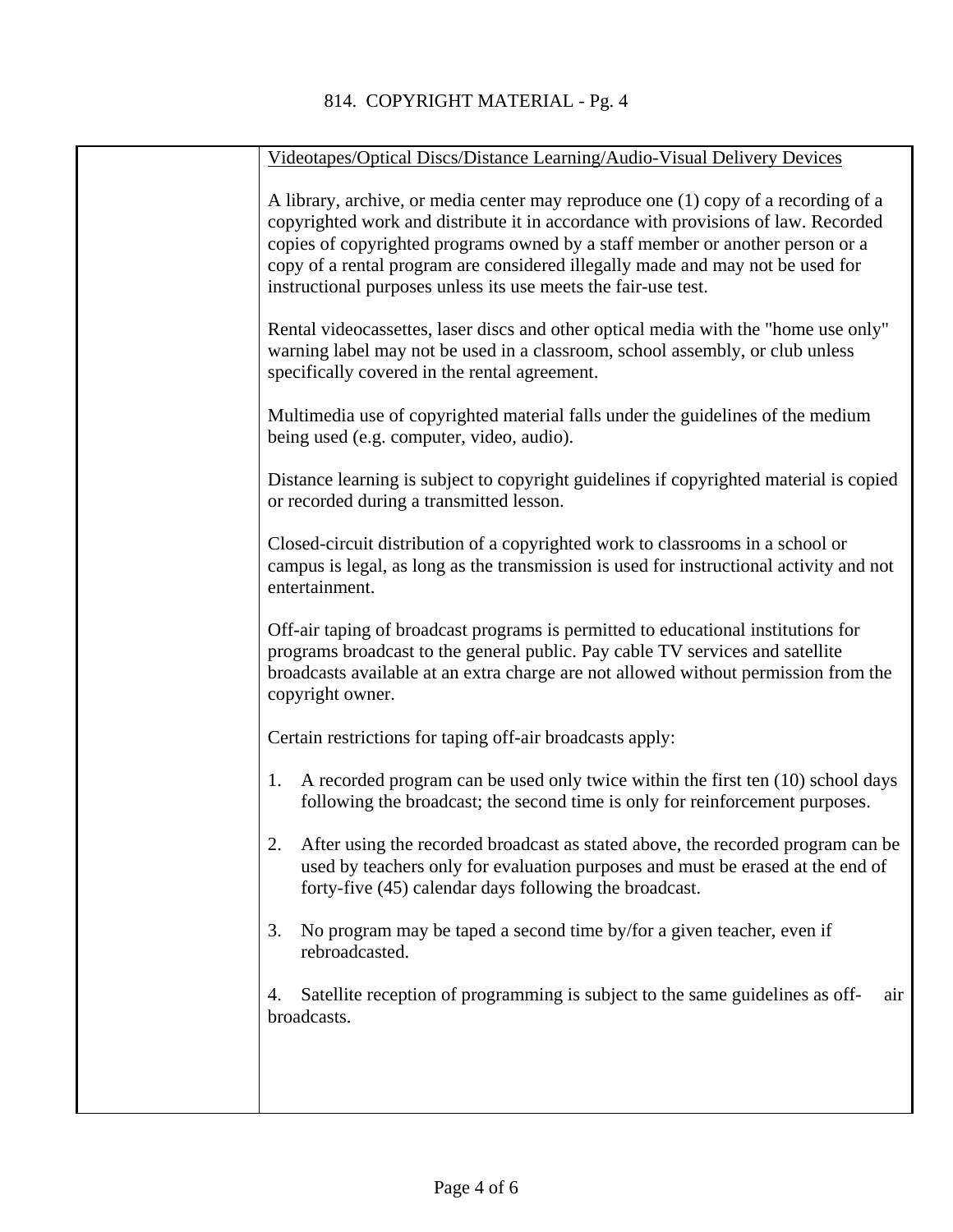| <b>Computer Software</b>                                                                                                                                                                                                                                                                                                                         |
|--------------------------------------------------------------------------------------------------------------------------------------------------------------------------------------------------------------------------------------------------------------------------------------------------------------------------------------------------|
| It shall be the intent of the Carbon Career and Technical Institute to adhere to the<br>provisions of the copyright law and to comply with the license agreements and/or<br>policy statements contained in software packages owned and used by the school.                                                                                       |
| When software is to be used on a disk sharing system, every effort will be made to<br>secure this software from being copied.                                                                                                                                                                                                                    |
| Copies of software, including those downloaded via modem, other than "public<br>domain" software, cannot be made without the permission of the vendor or copyright<br>owner.                                                                                                                                                                     |
| Illegal copies of copyrighted programs may not be made or used on school<br>equipment.                                                                                                                                                                                                                                                           |
| A computer program may be legally copied only for the following reasons:                                                                                                                                                                                                                                                                         |
| It is created as an essential step in the use of the computer program, such as<br>1.<br>automatic copying into memory when a program is loaded.                                                                                                                                                                                                  |
| It is created as a backup or archival copy only. All backup and archival copies<br>2.<br>must be destroyed in the event the original program is erased or removed from<br>inventory.                                                                                                                                                             |
| Backup or archival copies may not be used simultaneously with the original<br>program.                                                                                                                                                                                                                                                           |
| Copying a copyrighted program from a computer hard drive to a floppy disc, for use<br>as an additional copy, is illegal.                                                                                                                                                                                                                         |
| Networking computer software is also illegal if the legal multiple user or site<br>licenses have not been acquired from the vendor or copyright owner. Networking is<br>the use of a single program in a single computer that is connected to other<br>computers, permitting the program to be used simultaneously in more than one<br>computer. |
| Reproduction of original computer software manuals is also illegal, and copying<br>must abide by the fair use guidelines.                                                                                                                                                                                                                        |
|                                                                                                                                                                                                                                                                                                                                                  |
|                                                                                                                                                                                                                                                                                                                                                  |
|                                                                                                                                                                                                                                                                                                                                                  |